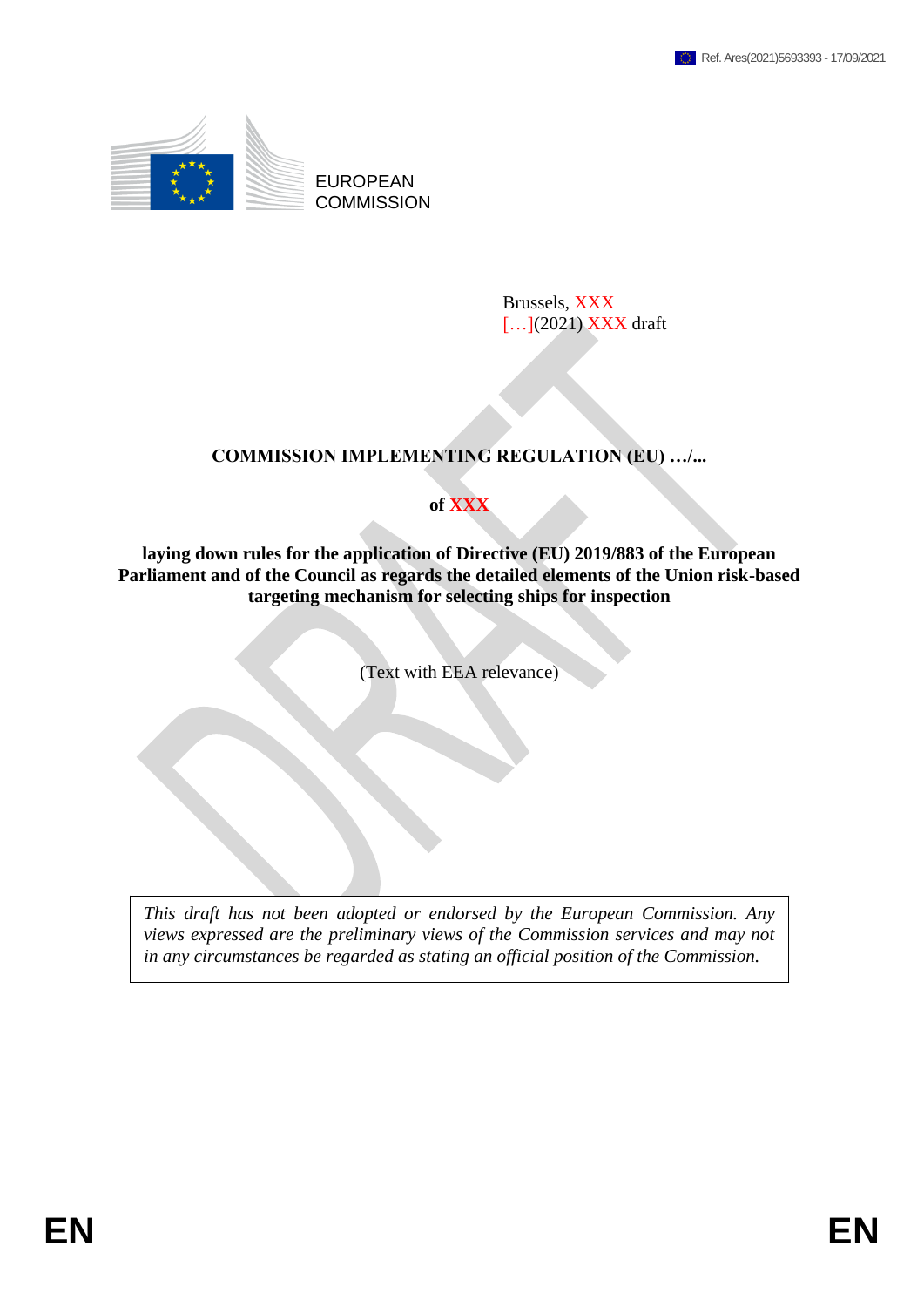# **COMMISSION IMPLEMENTING REGULATION (EU) …/...**

### **of XXX**

### **laying down rules for the application of Directive (EU) 2019/883 of the European Parliament and of the Council as regards the detailed elements of the Union risk-based targeting mechanism for selecting ships for inspection**

### (Text with EEA relevance)

#### THE EUROPEAN COMMISSION,

Having regard to the Treaty on the Functioning of the European Union,

Having regard to Directive (EU) 2019/883 of the European Parliament and of the Council of 17 April 2019 on port reception facilities for the delivery of waste from ships, amending Directive 2010/65/EU and repealing Directive 2000/59/EC<sup>1</sup>, and in particular Article 11(2), second subparagraph, thereof,

Whereas:

- (1) Effective enforcement of the obligation to deliver waste to port reception facilities is paramount to effectively address the problem of marine litter and other waste from shipping entering the marine environment.
- (2) A single Union risk-based targeting mechanism should provide for uniform conditions for selecting ships for inspection in accordance with Article 11(2) of Directive (EU) 2019/883.
- (3) By establishing the Union risk-based targeting mechanism, the relevant authorities in the Member States are to have a supporting tool to fulfil the inspection commitment in accordance with Article 11(1) of Directive (EU) 2019/883.
- (4) In order to assess the risk that a ship is not complying with the obligations established in Directive (EU) 2019/883, several parameters should be taken into account, which in conjunction provide a clear indication of such risk. Those parameters should be: the non-compliance or indications of non-compliance with the requirements for the delivery of waste; the period of time elapsed since the last inspection; the existence of previous reports of non-compliance by the relevant port authorities; the previous and the next port of call; the existence of an exemption for that ship; and the information included on SafeSeaNet and in THETIS-EU.
- (5) In order to provide for uniform conditions for the selection of ships for inspection, it is indispensable that Member States apply a harmonized methodology. Implementing acts adopted pursuant Directive (EU) 2019/883 should therefore take the form of implementing regulations.
- (6) The measures provided for in this Decision are in accordance with the opinion of the Committee on Safe Seas and the Prevention of Pollution from Ships,

 $\mathbf{1}$ 

OJ L 151, 7.6.2019, p. 116.